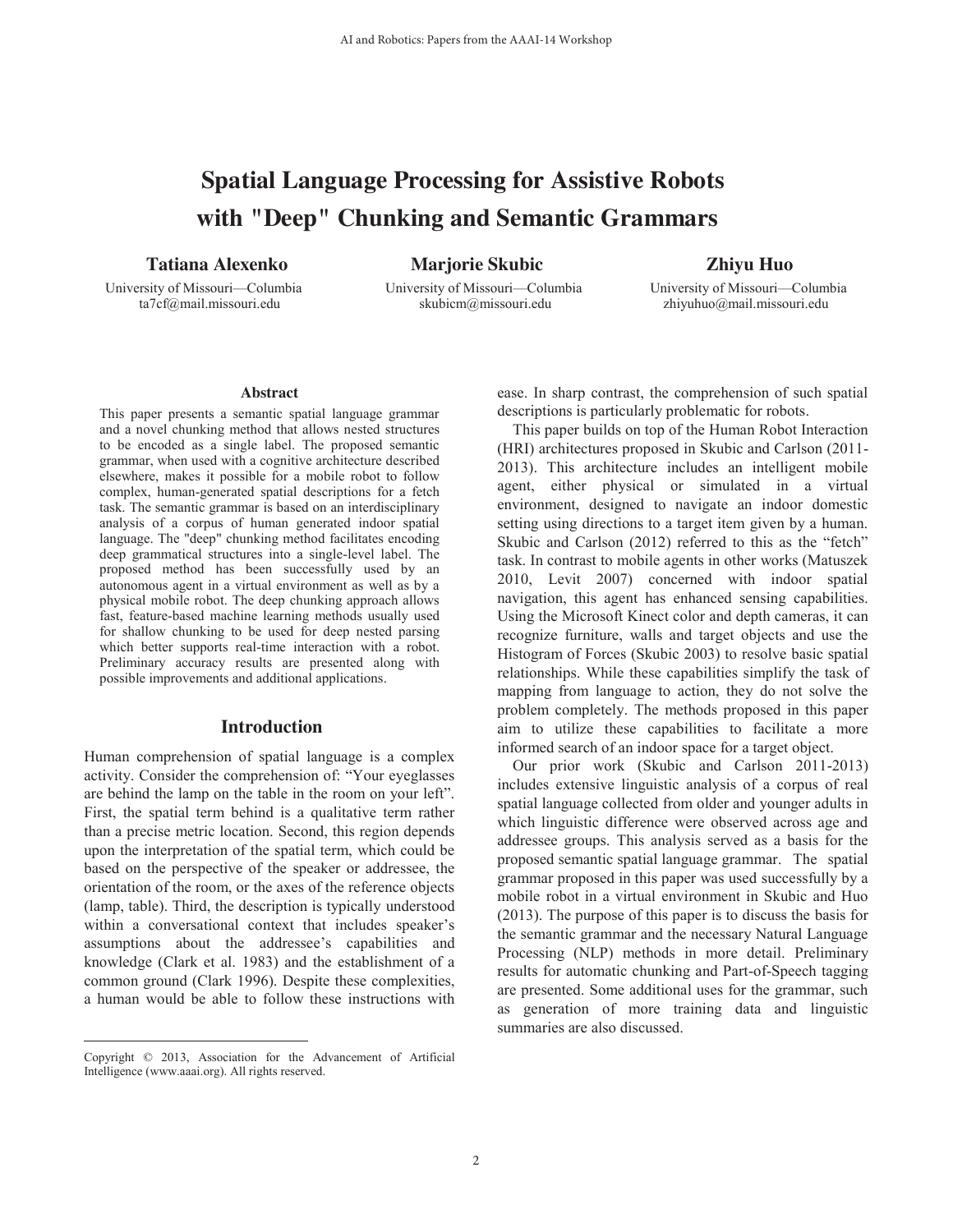### **Indoor Spatial Language Corpus**

Carlson and Skubic. et. al. (2011) conducted a human subject experiment that resulted in the creation of an indoor spatial language corpus (CSISL) used in this paper. The experiment was conducted in a virtual environment shown in Figure 1 and the participants from younger (college students) and older (64+ years old) age groups were asked to tell a robot or human avatar where a target object is or how to get to it. The oral responses were recorded and later manually transcribed. A total of 1024 spatial descriptions were collected: half from younger adults and half from older. Similarly, half of each subgroup was given "how do you get to an object?" prompts and half "where is the object?" prompts. Another variable of the experiment was the addressee type: human or robot avatar.



*Figure 1. The overhead map of the environment.* 

## **Static "Where" and Dynamic "How" Descriptions**

In contrast to related work that exclusively focused on dynamic "how" descriptions (Levit 2007, Tellex 2011, Matuszek 2010), the Carlson and Skubic et. al. (2011) experiment also captured static "where" descriptions by asking a subgroup of the participants "where" the target object is. This manipulation was included to investigate different types of spatial language that is offered naturally for the fetch task. The experiment yielded a variety of spatial language, including hybrid static/dynamic combinations. Figure 2 shows sample descriptions from the corpus to give the reader a better idea of what is meant by static "where" and dynamic "how" descriptions. The "where" prompt did not always yield static

#### **Where:**

The wallet is in the room on your right around the bed and on the bedside table

#### **How:**

Go to the room on your right…go past the couch… behind the couch there's an end table… the mug is on the end table

#### **Hybrid:**

The notepad is in the room on your right walk in and it's on the white...dresser to your left next to an empty box of kleenex.

*Figure 2. Sample descriptions from the corpus. The last has both static and dynamic components.* 

descriptions, and the "how" prompt did not always yield dynamic descriptions. These natural language descriptions pose challenges for translation into robot commands, because directions are often not sequential and contain a variety of directional terms.

Furthermore, "where" descriptions, by omitting ambiguous directional terms such as "left" and "right" or providing other indications of location, such as additional details about furniture and other landmarks, eliminate the issues that arise when there is perspective ambiguity. In (Carlson 2013) it was shown that "where" descriptions from this spatial language corpus were easier for humans to follow; in a separate experiment where human subjects were asked to follow descriptions from the corpus, participants were 35% more likely to correctly select the table where the target object was located when following "where" descriptions than "how" descriptions.

#### **Template Corpus**

 In addition to the primary corpus of 1024 actual utterances (CSISL), Carlson et. al. (2011) also created a template corpus consisting of 149 descriptions based on templates derived from the analysis of the primary corpus. Templates were created to capture language structure and word frequency that were common to the spatial language descriptions logged for each manipulation: how vs. where instructions, robot vs. human addressee, and older adult vs. younger adult subjects. Due to some repetition across

| How + Human Addr. + Younger Adult Template<br>$[Go/Move/Take/Walk] + [straight/forward] +$<br>$[turn/look/take] + [left/right] + [path landmark]$<br><b>Original Example:</b><br>Take a couple steps forward. Take a left through the<br>open door. Go to the foot of the bed and the cell phone<br>is on the table.<br><b>Built From This template:</b><br>Go forward and turn right and the cellphone will be on<br>the table to the right in front of the couch. |
|---------------------------------------------------------------------------------------------------------------------------------------------------------------------------------------------------------------------------------------------------------------------------------------------------------------------------------------------------------------------------------------------------------------------------------------------------------------------|
| Where + Human Addr. + Younger Adult Template<br>$[Object/It] + [Is In] + [room] + [on/to] + [left/right] +$<br>[additional direction] + [path landmark]<br><b>Original Example:</b><br>The wallet is in the room to Brian's left in the corner<br>on a nightstand next to the bed.<br><b>Built From This template:</b><br>The wallet is in the room to the left on the table against<br>the left wall.                                                              |
| Figure 3. Examples of a template for a particular                                                                                                                                                                                                                                                                                                                                                                                                                   |

*subgroup, a description from the CSISL corpus matching this template and a description generated from this template.*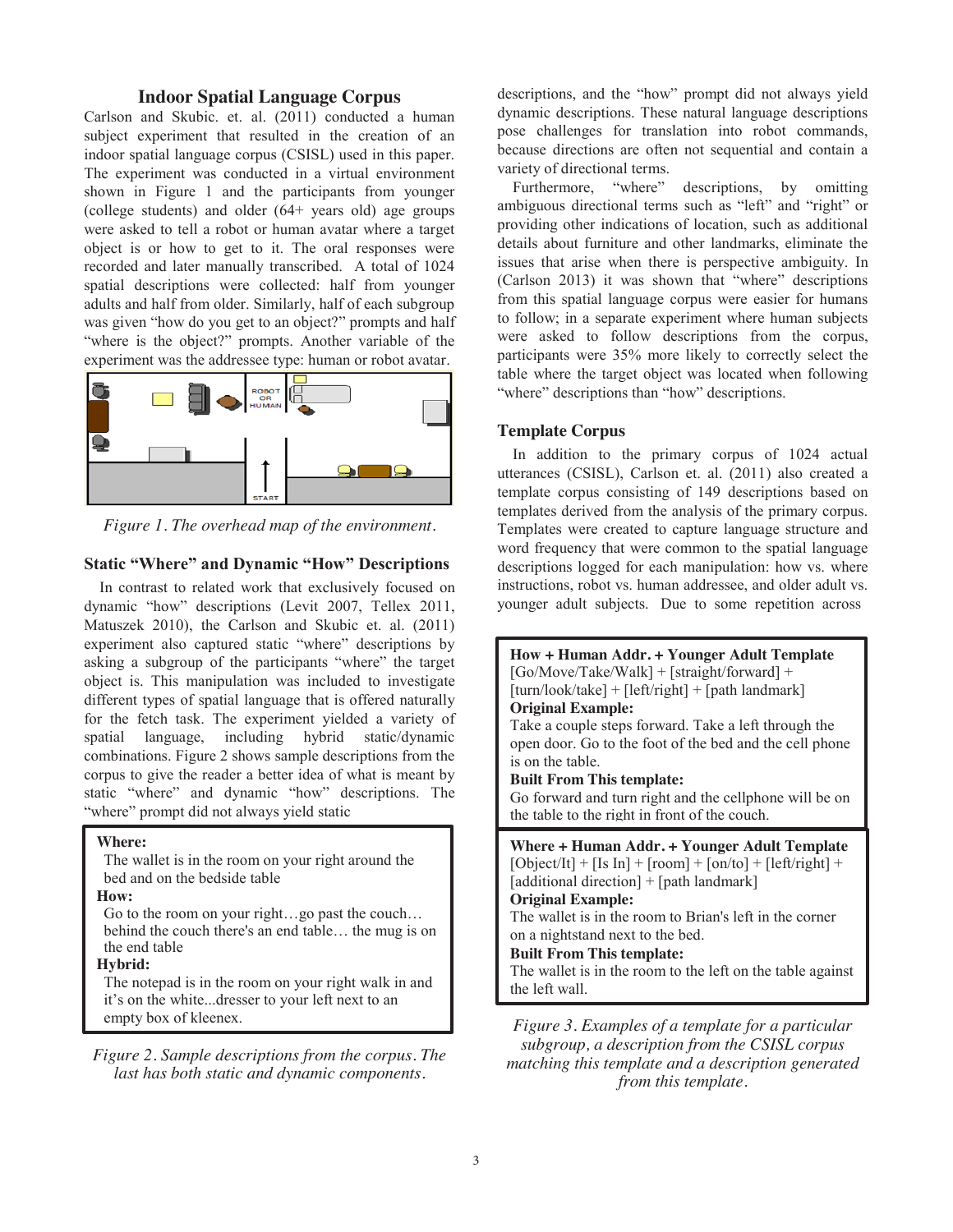different addressee, age and "how" or "where" manipulations, there were only 149 unique templates. These templates and the analysis they were based on influenced the semantic grammar proposed in this paper. Figure 3 provides an example of a template and corresponding original and generated template description. The templates were created manually from words most frequently used by the experimental subgroups.

### **Semantic Spatial Grammar**

The templates discussed above and the analysis of the linguistic differences used by experimental subjects motivated the development of the spatial language grammar presented in this paper.

#### **Semantic Part-of-Speech Tags**

Skubic et. al. (2012) observed that experimental subjects used furniture very often in the descriptions they gave. This was true for all of the groups. Another commonly used landmark type was "house structure" such as wall, opening and door. The word "room" and the variations such as "bedroom" were also common. All of these words happen to be nouns as are the target objects and other nouns in the descriptions. To distinguish these different types of nouns, additional semantic Part-of-Speech (PoS) tags were defined: FUR for furniture, STR for house structures and RM for the word room or variations such as "bedroom". Additionally, the preposition "on" was given the "ON" tag and interjections such as "uhh" and "ok" were labeled "IGN" which stands for "ignore". Aside from these changes and additions, the Penn Treebank (Marcus 1993) PoS tag set was used.

 The use of these semantic tags is meant to simplify aspects of chunking and further steps such as perception. As discussed in Skubic (2012), different visual object recognition approaches can be used for large vs. small objects, and separating furniture from the smaller target objects becomes useful. Walls and doors will require

different perception approaches than furniture and objects—their locations can come from a preloaded or learned map, for example. The semantic PoS tags also assist with chunking by providing a more precise feature to the chunk label classifier than just a "noun" label. This is further discussed in the next section.

#### **Semantic Grammar and Nested Chunks**

Table 1 lists the semantic chunk types and their abbreviations and Figure 4 shows the proposed grammar applied to a real description. The semantic grammar proposed in this paper is specific to the "fetch" task described in (Skubic 2012) and the CSISL corpus. However, a large part of it can be used for more general indoor spatial language processing. For example, as shown in Figure 1, the spatial language description starts in the hallway because that is where the speaker was located when prompted by the experimenter. This motivated the separation of the spatial descriptions into two parts: outside of the target room and inside of the room. Although this is a separation motivated by the task and the corpus, it's likely that many indoor spatial language tasks will involve

| Outside Room Target Phrase        | ORMTP        |
|-----------------------------------|--------------|
| Outside Room Reference Phrase     | <b>ORMRP</b> |
| <b>Object Target Phrase</b>       | <b>OBTP</b>  |
| Object Reference Phrase           | <b>OBRP</b>  |
| Furniture Target Phrase           | <b>FURTP</b> |
| <b>Furniture Reference Phrase</b> | <b>FURRP</b> |
| Inside Room Reference Phrase      | <b>IRMRP</b> |
| Perspective Indication            | <b>PERS</b>  |
| <b>Confusion Indication</b>       | JF           |

#### *Table 1. List of semantic chunk labels and their abbreviations.*

navigating between rooms. The next separation deals with the difference between parts of the description that describe a goal state or goal object vs. parts that describe what needs to be done or observed to reach the goal state.



*Figure 4. The proposed semantic spatial language grammar applied to a real description (CSISL corpus) from human subject experiment conducted by Carlson and Skubic (2011).*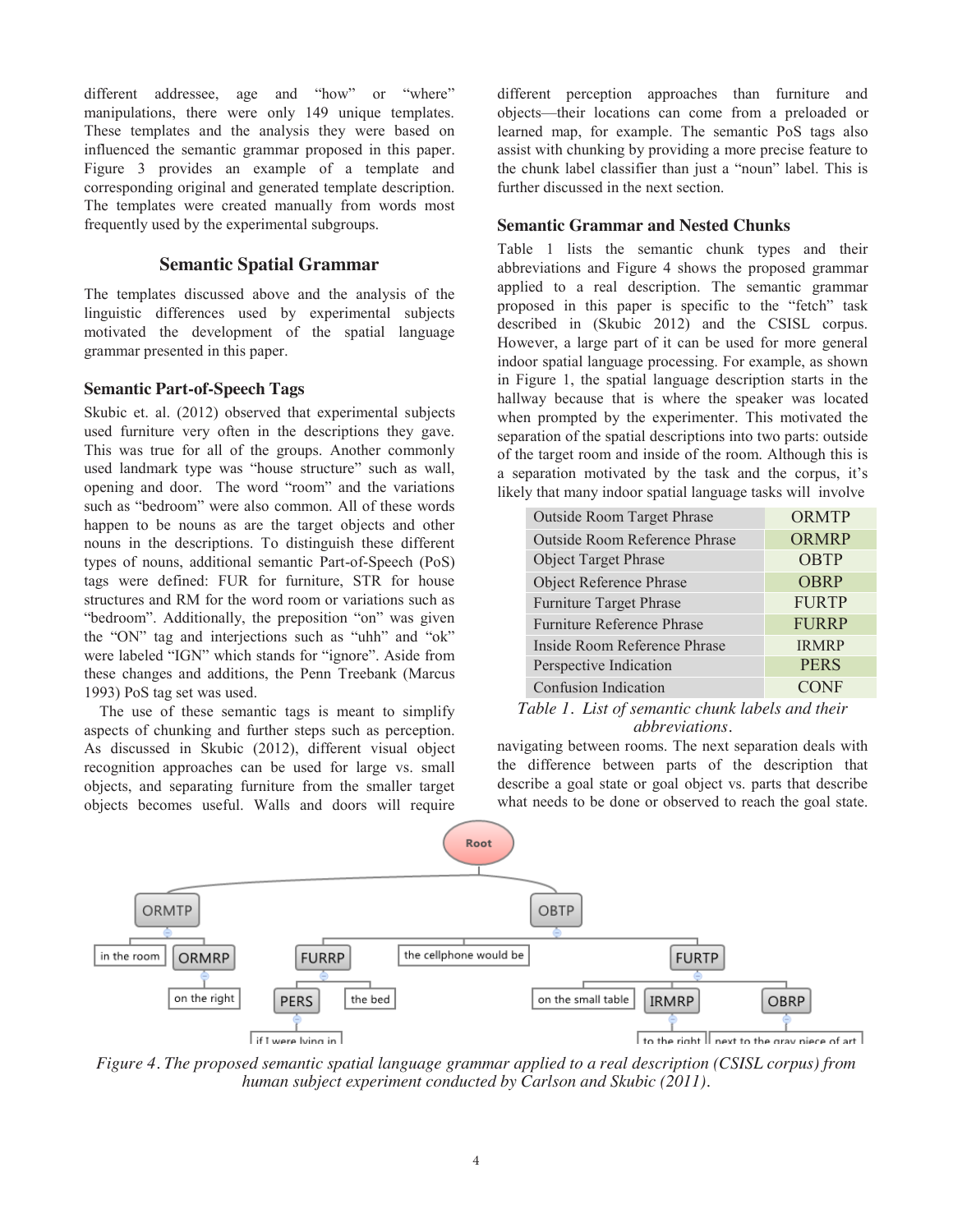The former is referred to as a "target" component and the latter a "reference" component. These were referred to as "goal" and "path" in the template examples in Figure 3. As mentioned in the semantic PoS section, an assistive robot may need to use different perception methods for small objects, furniture and house structures which motivated the separation between these groups.

 The top-most non-root nodes are both "target" components and therefore their chunk labels end with "TP" which stands for target phrase. The "RP" ending of a chunk label stands for "Reference Phrase". There were no Inside Room Target Phrases because descriptions either contained the more specific target furniture landmark or were phrased in a way that did not imply any target such as "turn right". There were some components that did not fit any of the above categorical separations. These consisted of specific "perspective" suggestions such as "as if you're looking at the bed", which were labeled with the "PERS" chunk label and corrections of what was previously said or just indicators of confusion, which were labeled "CONF".

The grammar has rules for deciding which labels can be parents to other labels. Target phrases are always parents of reference phrases. Generally OBTPs will be parents to other phrases (in some cases the rest of the description, including ORMTP) because this is the "goal" of the description. If the description started with "the cellphone is in the room on the right", as many static "where" descriptions did, OBTP would be the parent of every other node. PERS and CONF have to be children of the other chunk types, because "perspective" and "confusion" are always about some other part of the description. In the example in Figure 4, the perspective phrase "if I were lying in" refers to the FURRP "the bed" and is its child. If, for example, the description started with "in the room on the right wait no actually on the left", "on the right wait no actually" would be a CONF child of the ORMRP component "on the left". Another important rule is that the



*Figure 5. Parts of real descriptions from the corpus that demonstrate when "and" is (bottom) or is not (top) part of a chunk.*

prepositions or hedges, i.e. "on, in, next to, to", etc. between two different components are always in the child node. Adverbs such as "then" and conjuncts such as "and" are almost always outside of any chunk or outside of the child chunk. Figure 5 shows examples of each case. The bottom example could not be separated at "and" because then the link between "bed" "opposite from" and "table" would have been lost if they were in separate chunks.

#### **Corpus Annotation**

The corpus of 1024 real descriptions as well as the corpus of 149 template descriptions was annotated with PoS tags (including the special semantic tags) and the spatial semantic grammar discussed in this paper using an XML output format. A hybrid approach of manual and automated annotation was used. NTLK (Bird 2004, 2009) and standard Python libraries were used for this task. Any punctuation, if present, was stripped because there is no punctuation when speaking, although it could be added back in with automatic comma and period placement methods.



*Figure 6. Architecture of the back-off semantic PoS tagger and the source of training data. The Brill tagger uses all the other taggers as a Base Line System (BLS) and therefore does not have its own training data.* 

#### **Part-of-Speech Tag Annotation**

A specialized back-off tagger was created as shown in Figure 6. First the Maximum Entropy Tagger included with NLTK and trained on the Penn Tree Bank Corpus was applied to the untagged spatial language corpus. Then a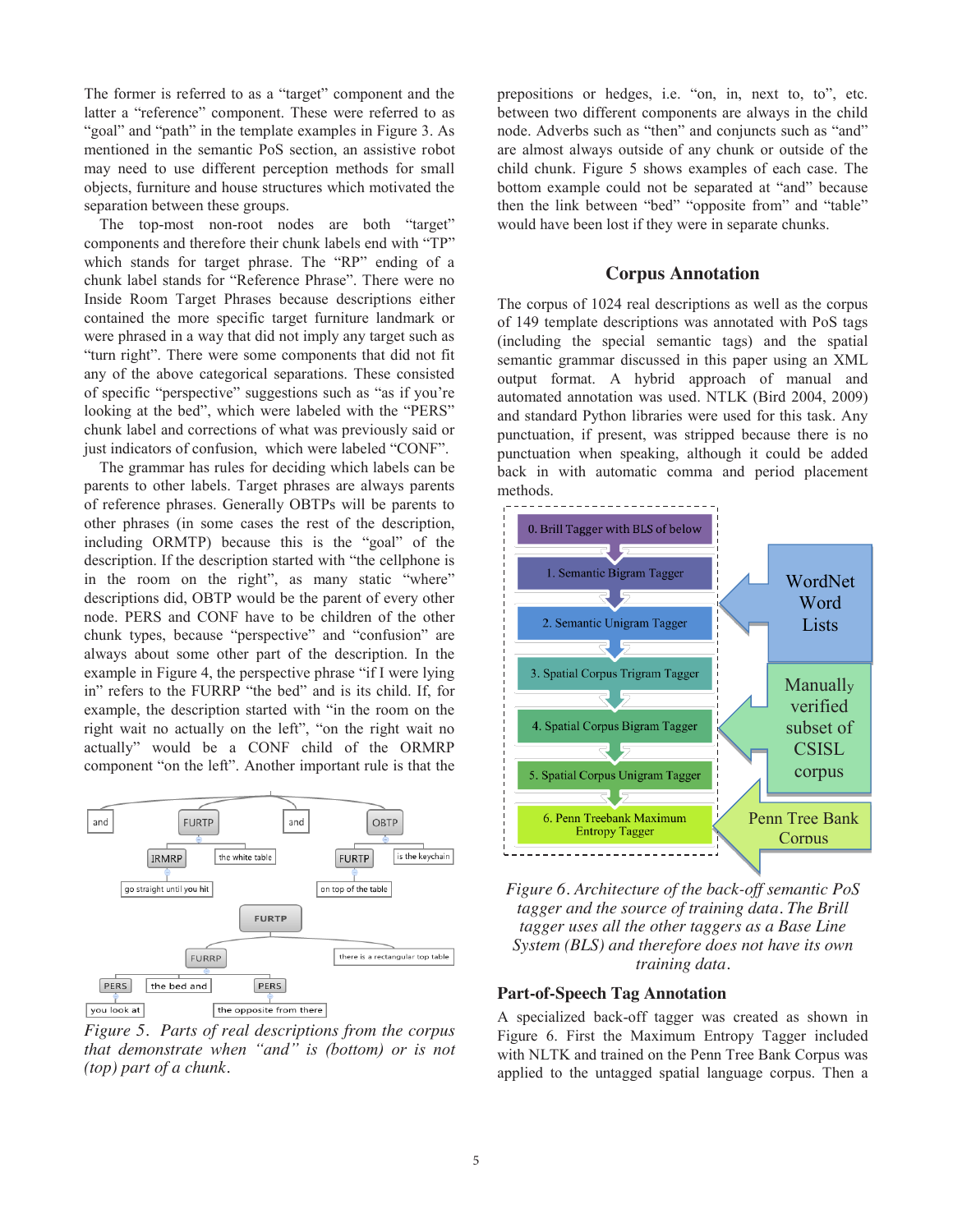subset of the CSISL corpus was manually checked for systematic errors and corrected, which was necessary because the Penn corpus is from a different domain. A unigram, bigram and trigram tagger were trained on the corrected subset and applied to the rest of the corpus.

 Next, lists of words for furniture items (FUR) and house structures (STR) and room names (RM) were taken from WordNet (Fellbaum 1998), and unigram and bigram taggers were trained using only these words. When applied to the result of the previous steps, the Semantic Taggers would only change the FUR and STR labels. Finally a Brill Tagger (Brill 1995) was trained using the back-off taggers (1-6 in Figure 6) as a Base Line System. Brill Taggers learn a set of error-correcting rules from templates that specify the context windows for nearby words and tags. This addition usually increases the accuracy by up to 5% (Brill 1995). The resulting PoS tagger was then applied to the rest of the spatial language corpus to provide PoS tag annotation.

#### **Semantic Grammar Annotation**

For the semantic grammar annotation, a manual approach was required; however, some automatic techniques were used. To simplify this task and provide a widely-supported format, the PoS-tagged lists (descriptions) were then parsed with a coarse Regular Expression Parser (Bird 2009). The segmentation and labels were mostly incorrect; however, they helped by breaking up the descriptions. The resulting list of Trees was then serialized to an XML format. The incorrect chunk (or Tree) labels were then fixed manually in the XML file. The author first handannotated the 149 descriptions in the template corpus and applied the semantic grammar to a few real descriptions to make sure it can be applied to the real descriptions at all. The task of annotating the rest of the descriptions was partially outsourced to two undergraduate Linguistics students. The corpus of 1024 real descriptions (CSISL) was then broken up into 3 parts: 512 for the first student, the other 512 for the second student and an overlap of these two sets consisting of 256 descriptions was annotated by the author for cross validation. The descriptions were sampled randomly into the subsets to ensure that descriptions from different experimental subgroups appeared in each set. The semantic spatial grammar was refined and changed throughout this process, requiring the annotators to go back and re-annotate. While grueling, this led to a grammar that captures the vast majority, if not all, spatial relationships found in the corpus. Figure 7 (left) shows what the end result looked like in XML format after annotation. The annotators were presented with similar input with the exception of incorrect and missing chunk

labels (from RegEx Parser) which they needed to fix. The XML tags around PoS labels were provided to the annotators to speed up the process.

## **Nested Chunk Encoding**

The semantic grammar proposed in this paper is nested unlike the traditional "chunks"; the nesting needs to be preserved since it captures useful spatial relationships. This made the commonly used Inside-Outside-Begin (IOB) Encoding (Bird 2009) not usable. At the same time the authors wanted to use methods usually used for chunking or PoS tagging for this HRI application because deeper

| $<$ Note $>$                                  |                               |                             |  |  |
|-----------------------------------------------|-------------------------------|-----------------------------|--|--|
| <obtp></obtp>                                 | 'the"                         | <b>OBTP</b>                 |  |  |
| $\langle$ DT>the $\langle$ DT>                | 'keys''                       | OBTP                        |  |  |
| <nns>keys</nns>                               | $\mathbf{u}$ are"             | OBTP                        |  |  |
| $<$ VBP>are $<$ /VBP>                         | n"                            | <b>OBTP-FURTP</b>           |  |  |
| <furtp></furtp>                               | 'the''                        | <b>OBTP-FURTP</b>           |  |  |
| $<$ ON>on $<$ /ON>                            | "white"                       | <b>OBTP-FURTP</b>           |  |  |
| <dt>the</dt>                                  | "stand"                       | <b>OBTP-FURTP</b>           |  |  |
| <jj>white</jj>                                | ووياه                         | <b>OBTP-FURTP-ORMT</b>      |  |  |
| <fur>stand</fur><br>$<$ ORMTP>                | "the"                         | <b>OBTP-FURTP-ORMT</b>      |  |  |
| $<\!\!M\!\!>$ in $<\!\!M\!\!>$                | $"$ living"                   | <b>OBTP-FURTP-ORMT</b>      |  |  |
| $\langle$ DT>the $\langle$ DT>                | room"                         | <b>OBTP-FURTP-ORMT</b>      |  |  |
| $\langle$ J $>$ living $\langle$ /J $\rangle$ |                               |                             |  |  |
| <rm>room</rm>                                 | Figure 7. (left) A portion of |                             |  |  |
| $<$ /ORMTP>                                   |                               | the annotated corpus stored |  |  |
| $<$ FURTP>                                    |                               |                             |  |  |
| $<$ /OBTP>                                    | in XML format. (right)        |                             |  |  |
|                                               | <b>Nested Chunk Encoding</b>  |                             |  |  |
|                                               |                               | applied to this example.    |  |  |

parsing methods can be slow at runtime and traditional grammar-based parsers require specifying every possible word, tag and chunk and their exact combinations rather than rely on more general contextual and morphological features, which allow extensibility to a different map, for example. This led to the development of the Nested Chunk Encoding which can serialize the nested chunk labels into a single label and preserve the structure. The method is very simple and the serial chunk labels are shown in Figure 7 (right). As shown in Figure 7, the method simply appends the parent chunks to the left of the child chunks with "-"as a separator. A feature can be based on the constituents of the nested chunk in addition to the whole chunk by splitting at the "-". Although it may seem that this is somehow inefficient for deeper nesting that is not the case. The deepest nesting observed in the corpus was 6 labels appended together. There is a natural limit on the depth of nesting since deeper nesting would make the descriptions difficult to follow for humans. It is unlikely anyone would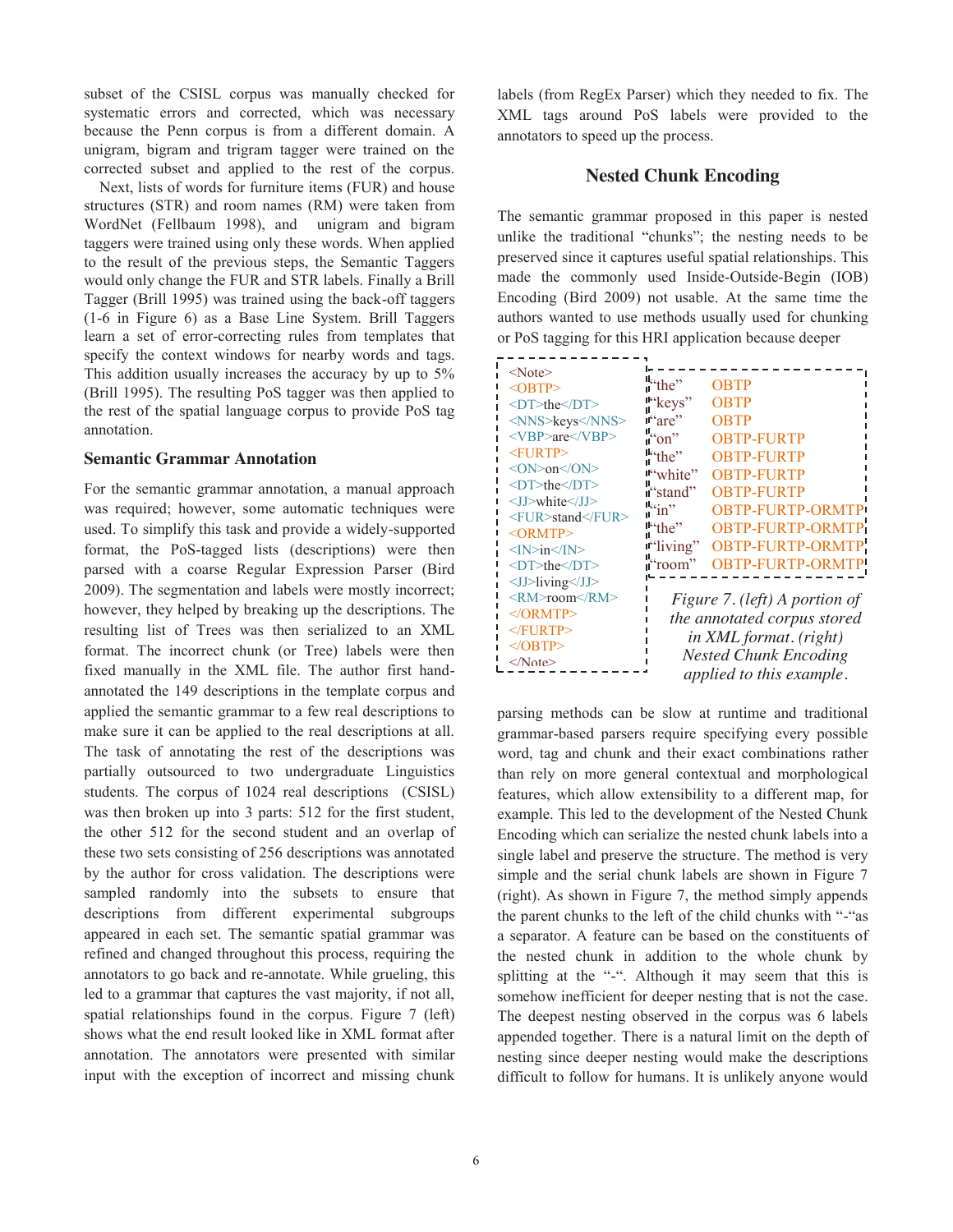use deeper levels of nesting, especially in spoken language, unless the purpose was to confuse the addressee. Additionally, there was no noticeable slowdown in the training or testing of the Brill tagger when this encoding was used instead of the IOB encoding.

### **Results**

Per-Word-Accuracy (PWA) results of the automated PoS and Chunking methods are presented in Tables 2 and 3. The results for the PoS tagging are in line with the state-ofthe art. Thechunking results cannot be directly compared with any existing results because a novel corpus was used; future work will involve measuring the accuracy of other methods using the CSISL and template corpora.

#### **PoS Tagging Results**

Table 2 shows the accuracy results (in %) of different training and testing data combinations. The first row used only the Maximum Entropy Tagger supplied with NLTK which was trained on the Penn Treebank and tested on 624 descriptions from the young adults and 312 from the old. It was observed by Carlson et. al. that the vocabulary used by younger and older adults was different, however PoS tagging accuracy was not affected according to the results.

| <b>Training</b> | <b>Testing</b>     | <b>PWA</b> | <b>PWA</b><br><b>With Brill</b> |
|-----------------|--------------------|------------|---------------------------------|
|                 |                    |            |                                 |
| Penn            | $624$ Y + 312 Old  | 0.67       | n/a                             |
| Treebank        |                    |            |                                 |
| 1024 Young      | 512 Old            | 0.96       | 0.97                            |
| 512 Old         | 1024 Young         | 0.95       | 0.96                            |
| 400 Y $+200$    | $624$ Y $+312$ Old | 0.96       | 0.97                            |
| Old             |                    |            |                                 |

*Table 2. PoS Tagging accuracy results in % for different combinations of training and testing data.* 

#### **Nested Chunking Results**

Table 3 shows the results for automatic chunking. The Brill tagger (Brill 1995) was used for training an automatic text chunker (Bird 2009) with portions of hand-annotated corpora used as training data. In each case, 80% of the corpus was used for training. The PWA of the chunker (rather than F-score) was evaluated. This metric was more appropriate considering the very high accuracy results for the Template corpus and much lower results for the Real corpus. The F-scores, more commonly reported metrics,

| <b>Corpus</b>    | <b>Min PWA</b> | <b>Max PWA</b> |
|------------------|----------------|----------------|
| <b>Templates</b> | 93%            | $99\%$         |
| CSISL            | 54%            | $62\%$         |

*Table 3. Brill Chunking accuracy Min and Max out of 20 trials. 80/20 training testing split.*

would be a lot less informative as they would be near zero for the CSISL corpus due to the large accuracy error rate.

#### **Discussion**

The PoS tagging results were in the upper ninety percentile, which is comparable with state of the art and sufficient for the task. The text chunking results on the template corpus were very high, nearly 100% in some trials and no less than 93%, which is very high considering the nesting, which greatly increases the number of possible labels, and the small corpus size (149 template descriptions). The reason for the relatively low accuracy of the chunking on the real descriptions (CSISL) is a combination of factors. First there are lingering errors and possible (not measured, but noticeable) lack of crossannotator agreement. The accuracy results of the subset annotated by the author were about 7% higher. Since the annotation was done over the course of 2 months, the annotators became better at the task over time. The Brill tagger may also not be the best method for the task and was chosen for its speed and availability. More complex models combined with voting schemes are likely to outperform Brill at this task just as they do at other NLPrelated classification tasks (Collobert 2011). Another problem was that the Brill tagger only operates on doubles, which meant that only (PoS tag, chunk tag) or (word, chunk tag) could be used for training, not the entire triple, leading to loss of potentially useful features. A more detailed analysis of the source of errors (likely rare labels such as "PERS" and "CONF") needs to be conducted.

 An interesting application of the semantic grammar and the template description corpus could be the use of Probabilistic Context Free Grammars (PCFG) to generate complex spatial descriptions from scenes or sets of observations. PCFGs are generative and can both parse a description or use the grammar to generate a description. This method could also be used to create additional training data for the chunking task.

### **Conclusion**

This paper proposes a semantic indoor spatial language grammar rooted in interdisciplinary research capable of capturing complex spatial relationships. A novel method that allows single-label representation of deeply nested trees is also presented, motivated by the needs of an HRI application. Preliminary results are included along with a discussion of possible improvements and additional applications. Although the PWA was low on CSISL corpus, the result is very promising considering the annotation inconsistencies, small training set and the use of a simple chunking method. Future work will aim to fix these problems.